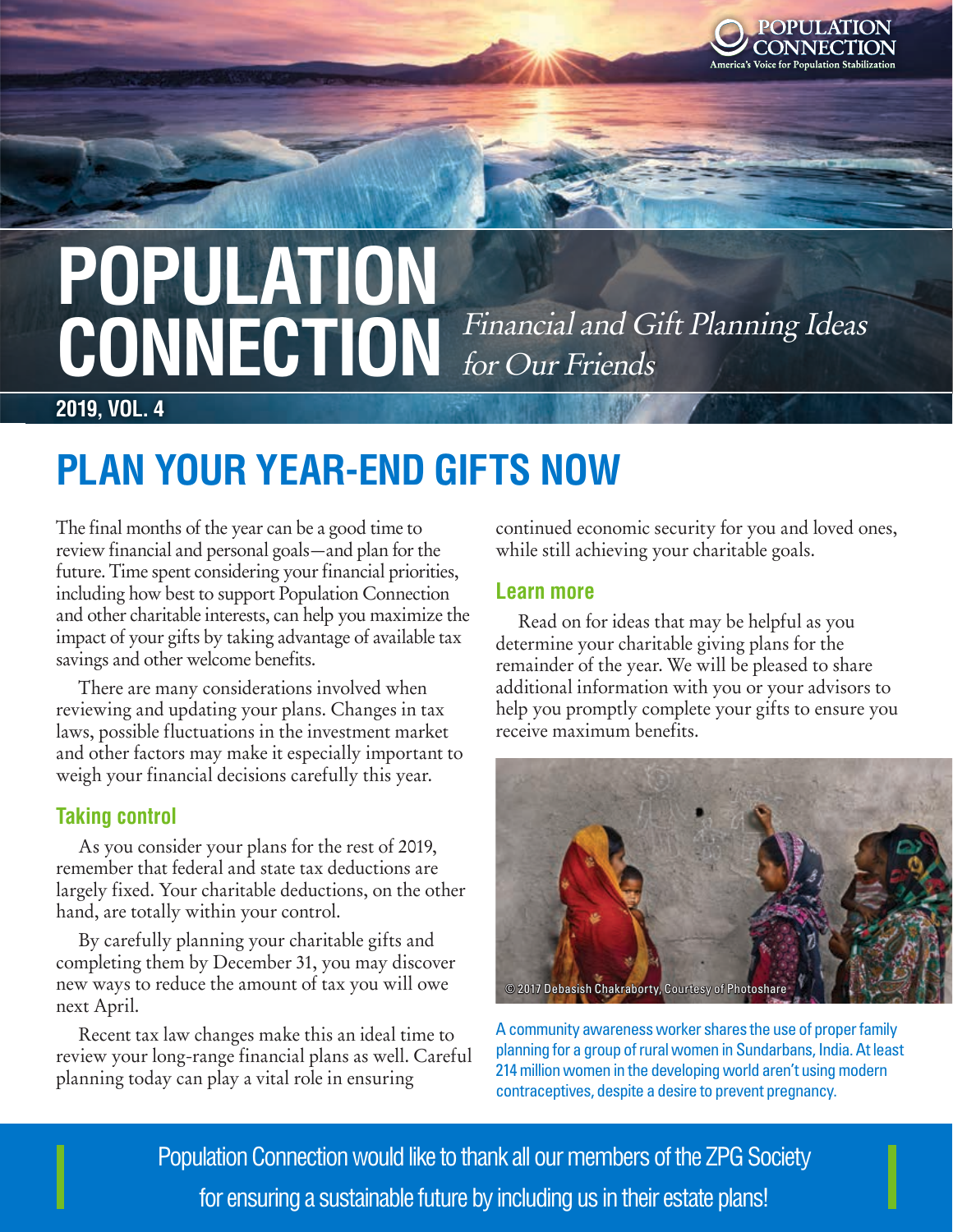## **USING YOUR IRA FOR CHARITABLE GIVING**

Giving careful thought to effective ways to make your gifts can be beneficial to you and the charities you support. In addition to the personal satisfaction that comes from giving, there can be other positive outcomes, such as discovering more tax-wise ways to make your gifts.

If you are age 70½ or older, there is a special provision that allows you to make charitable gifts directly from Individual Retirement Accounts (IRAs) using funds that might otherwise be taxed when withdrawn (up to a total of \$100,000 per individual per year; \$200,000 per couple with separate IRAs).

Because most funds withdrawn from IRAs are considered to be income, your total taxable income can be increased when you receive them, pushing you into a higher tax bracket. Distributions directly to Population Connection from your IRA will not, however, be included in your taxable income whether or not you normally itemize your charitable gifts and other deductible expenses. Such gifts also count towards all or part of your annual required minimum distribution.

Here are some advantages:

- You do not owe taxes on the transfer to us, while the amounts given still count toward your required minimum distribution amount.
- Some taxpayers are subject to limits on the number of charitable gifts they can deduct.

These limitations do not apply to direct IRA transfer gifts.

• By giving directly from your IRA, you won't increase your adjusted gross income and possibly subject your Social Security or other income to higher levels of taxation.

If you are interested in making an IRA gift to Population Connection this year, ask your IRA custodian for a form to arrange for a qualified charitable distribution. Or, for more information, contact us or return the enclosed card.

### **ONE DOCUMENT, MANY BENEFITS**

As you are making your plans for giving, don't forget to review your estate plan. A will is the foundation of most estate plans and your will can accomplish much more than specifying how you want your property distributed. With a will, you can also:

- Name who you want to care for minor children.
- Provide for management of property.
- Waive requirements for filing complex accountings and other reports.
- Leave a legacy to Population Connection.



### **SAMPLE BEQUEST LANGUAGE**

"After fulfilling all other provisions, I give, devise, and bequeath \_\_\_\_\_% of the remainder of my estate  $[or \$ a specific amount] to Population Connection [Tax ID # 94-1703155], a charitable corporation currently located at 2120 L Street NW, Suite 500, Washington, DC 20037."

If you do remember Population Connection in your estate plan, please let us know! We'll be happy to invite you to join the ranks of other forward-looking members in our ZPG Society.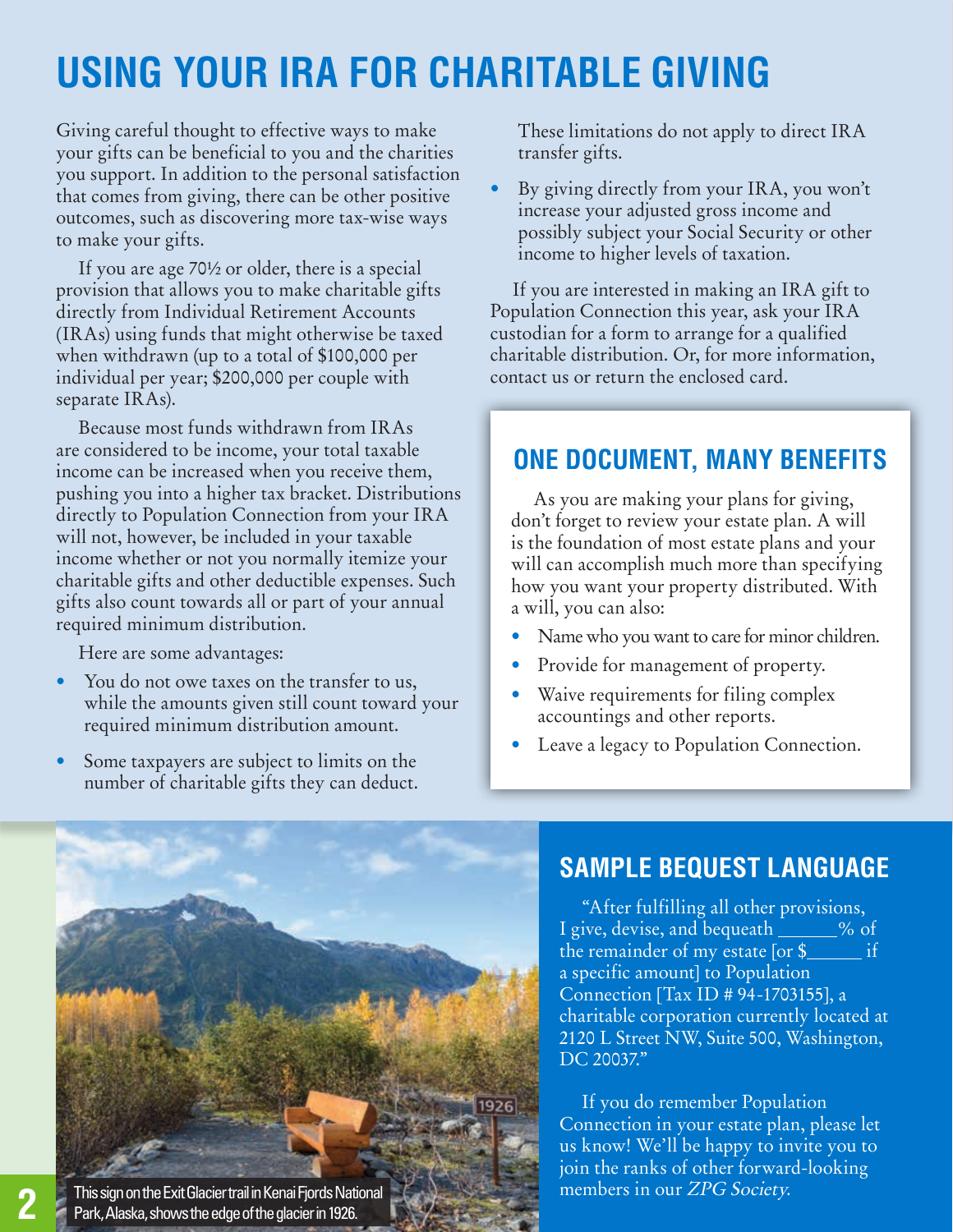### **GIVING TO CREATE A LASTING IMPACT**

As a young U.S. Army lieutenant in the 1960's, serving in the Vietnam War, Jeffrey Terrill's worldview changed. During his convoys through rural villages, Mr. Terrill saw a pattern of poverty that shaped his view of population issues forever.

He encountered young mothers living in poverty with multiple young children who barely had enough to eat. "What made a big impact on me was seeing all those kids and wondering what kind



Jeffrey Terrill

of life they would have. I couldn't see how they would make it," shared Mr. Terrill.

Witnessing extreme poverty and high fertility firsthand affirmed to Mr. Terrill that population growth is a key contributor to generational cycles of poverty.

While working as a corporate and economic planning analyst for the airline industry, Mr. Terrill reviewed the 1972 Rockefeller Commission Report on U.S. population growth for its findings on the impact of rapid population growth on airline ticket sales. To everyone's surprise, the report illustrated that no one benefits from rapid population growth. It was during his reading of this policy brief that he discovered the connection between population stabilization and increased standards of living.

Later, Mr. Terrill and his wife moved to Colorado in search of a better life. Mr. Terrill fondly recalls, "I realized there was more to life than the business field and that's when I decided to follow my true passion in health care." He received his bachelor's degree in nursing from Regis University in Denver, Colorado. Upon his graduation, Mr. Terrill had a challenging 20-year career in the health care field working for the Denver VA Medical Center as a Critical Care Nurse and IT specialist.

Now retired, Mr. Terrill finds serenity through mountain camping trips, adventure travel, nature photography, and volunteering with Population Connection. As a volunteer, he writes letters to the editor about population issues, facilitates volunteer

events in his area, and informs those around him about the successes of Long Acting Reversible Contraceptives (LARCs).

Beyond his consistent volunteering presence and his membership since 1992, Mr. Terrill has included Population Connection in his estate plans. According to Mr. Terrill, "Belonging to an organization like Population Connection gives me a wonderful sense of fulfillment. Helping others and giving back is the most gratifying thing you can do."

Guided by his love for his grandnieces and grandnephews, his vision for increased quality of life for all, and his commitment to protecting nature, Mr. Terrill says, "Including Population Connection in my will ensures a lasting impact to the issues that are most important."

Population Connection is sincerely grateful to Mr. Terrill for his active volunteerism and support of our programs to stabilize global population. We are honored that he has chosen to include us in his estate plans, investing in our collective future!

For other ideas about including Population Connection in your estate plans, visit www.popconnect.org/legacy.